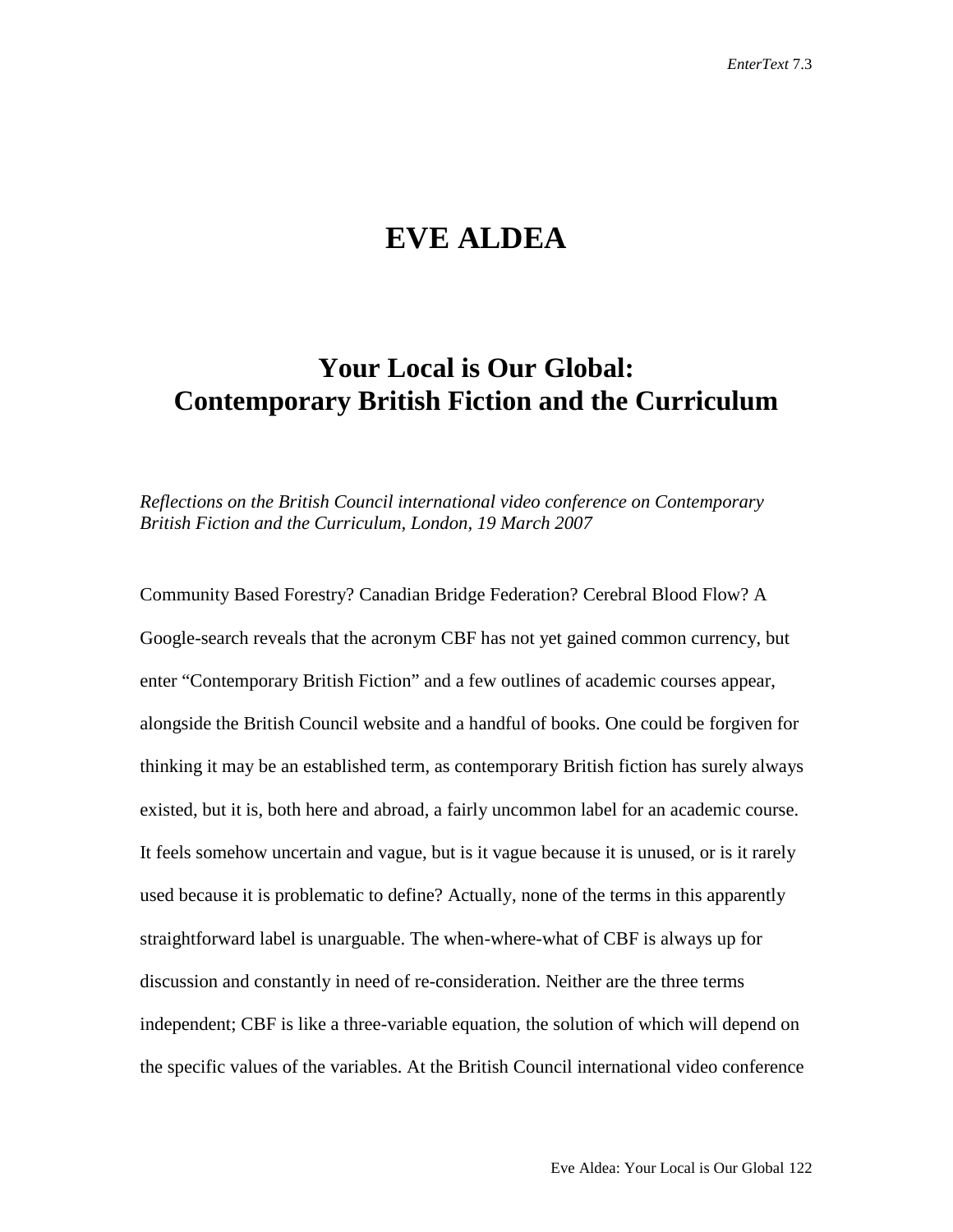on "Contemporary British Fiction and the Curriculum" there seemed to be considerable consensus on the F-variable, fiction, the possible discussion of which will therefore be bracketed off here and left for another time and place. However, the C and in particular the B variables came under some scrutiny. In fact, the four locations brought together by the marvels of satellite communication, Cairo, Karachi, London and Tunis, were not even sure if the term CBF was at all useful or even viable, ridden as it is with tensions which were brought to the fore by the very format of the forum in which they were discussed. The international setting, highlighted in a very particular way by the technology used, made it apparent that the term was, in fact, surrounded by a discomfort which influenced both its definition and the possibility as well as the desirability of its application.

I never realised that video conferencing was so tiring. The day-long conference at the British Council, despite several breaks as well as an off-line session, clocked up over four hours of video interaction. When we finished in the late afternoon my eyes blurred and my head was aching. However, as we all repaired to a smaller room for refreshments, the mood was positive and all participants seemed to have gained something out of the experience. Naturally, we were more relaxed at the end of the day, but as we discussed our impressions, it is palpable how the mode of interaction had changed: not only the decreased formality, but the flow, the naturalness, the comfort of the conversation. Both my weariness at the end of the day and the noticeable difference in interaction dynamics indicate that there is something very special going on with video conferencing. Video conferencing is almost always seen as a positive example of modern technology facilitating communication, whether it be because it increases efficiency and cuts costs, or because it brings people closer together, defying spatial and cultural distances. Yet

Eve Aldea: Your Local is Our Global 123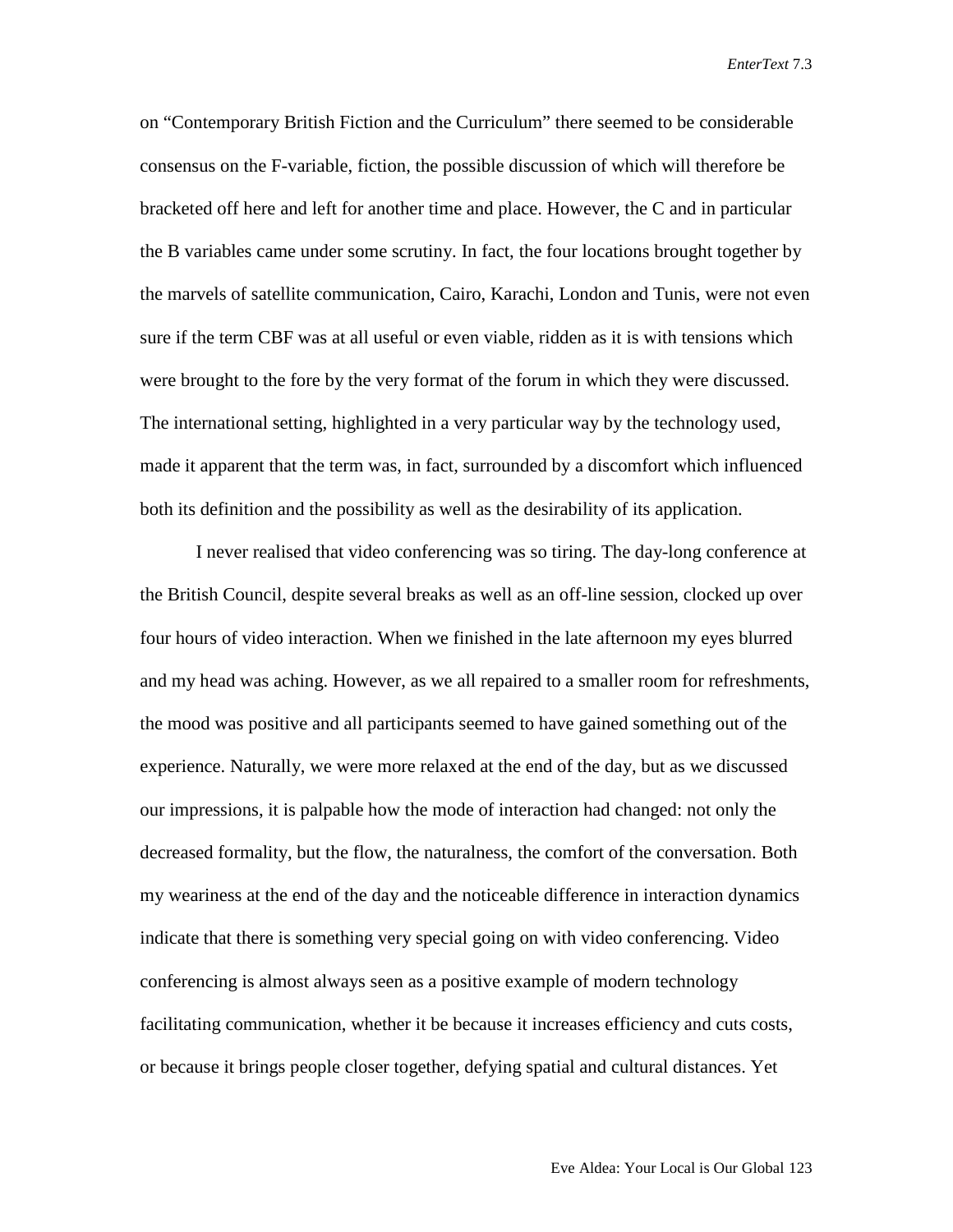there is something profoundly defamiliarizing about it, in the old formalist sense of the word. It makes something so common and universal as face-to-face communication seem suddenly awkward and strange. Perhaps that was how the telephone appeared to the first callers, but video conferencing foregrounds the form, indeed the artifice, of communication in more subtle ways than just the novelty of its technology.

On the one hand, unlike the telephone, which makes no such pretences, video conferencing makes an ostensible attempt at re-creating the physical meeting. What the companies marketing the tools for video conferences strive for is "telepresence"—the illusion of being in the same room as the other participants. On the other, it mimics a medium which saturates our modern consciousness: the moving image. While a lack of non-verbal cues may seem the obvious impediment to communication over a distance, it is not the main problem here. Instead, it is the unfettered presence of these cues. That is, faced with the screen, such a familiar conduit of communication, we are used to a particular "visual hygiene". Somewhat surprisingly, it seems that what our brains can do quite easily in a real-life meeting, namely filtering out inessential information, it struggles to do faced with a screen. The matter is complicated by the imperative of interaction. The awareness, made constant by the presence of one's own image at the edge of the screen, of "being on TV" is undeniably disconcerting. Indeed, video conferencing defamiliarizes not only face-to-face communication, but the one-way communication of our most consumed medium, the latter both by its lack of story-board editing and by that most unusual of demands: we have to talk back to the screen.

Robert Eaglestone, Professor of Contemporary Literature and Thought at Royal Holloway University of London, chaired the conference, one of a number that he has run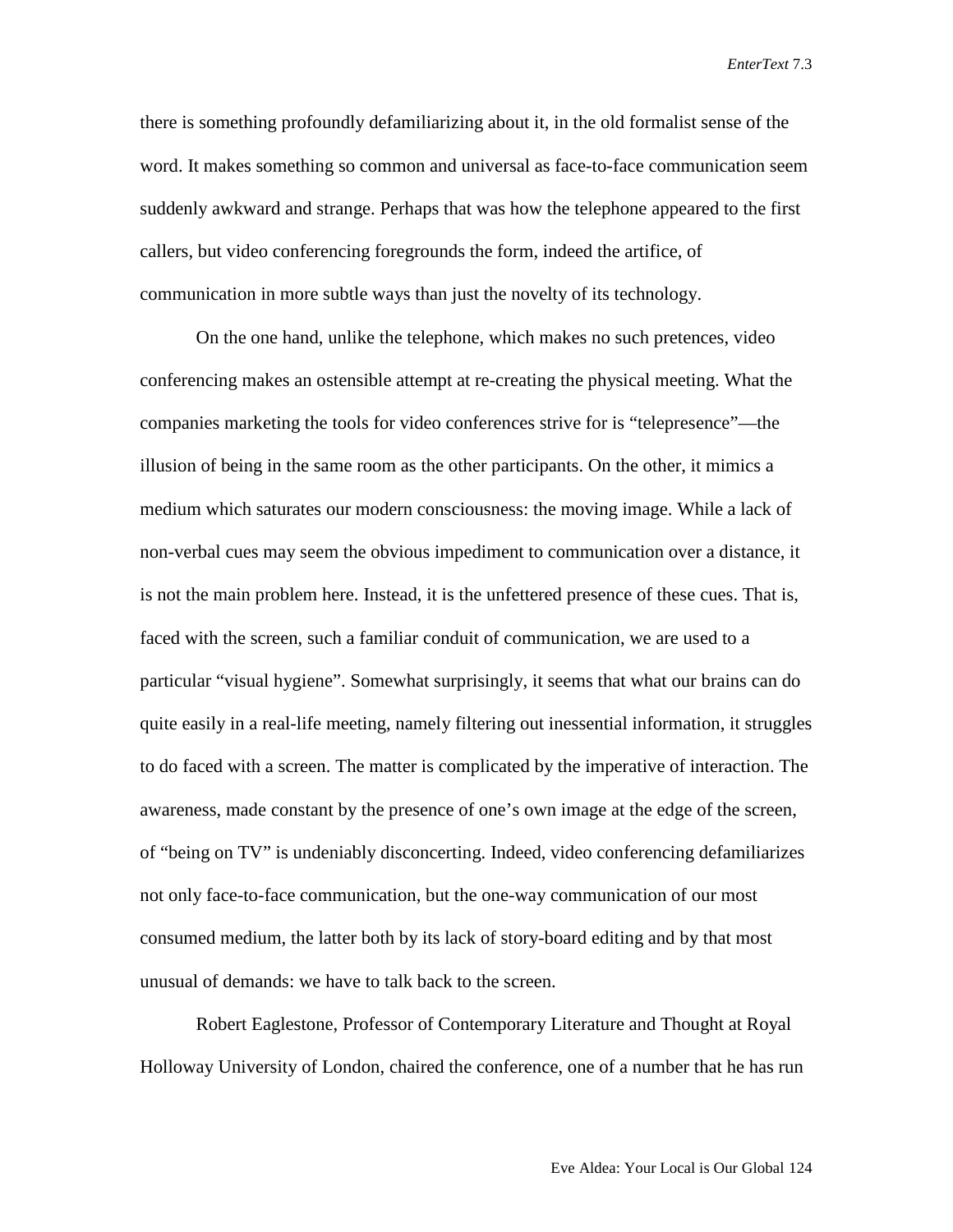with the British Council. He points out that video conferencing is rather like Olympic figure skating: to make it look natural and free-flowing you actually have to be very formal and structured. Paradoxically, of course, the more form—that is, editing—the more natural it all looks. Obviously, a major part of this problem is solved simply by familiarity with the technology and the presence of a good moderator. Zooming in on individual speakers cuts out a lot of distractions, while attention to off-screen cues by the chair makes sure useful information is not lost, dialogue is staggered correctly, and so on. With video conferencing it is hard not to underestimate the importance of segues. The moderator, with a crucial sense of timing, acts as the interface between the physical meeting and the screen. Indeed, Robert has had to devise some formal techniques to deal with the over-formality that the sense of being "filmed" brings out in people.

Interestingly, it becomes obvious that the format induces a strict hierarchy in the participating groups, with someone emerging as the designated speaker, whether appointed or not. As has been noted, there is a sort of Eurovision Song Contest air over proceedings, where the results of the deliberations by the group are reported back by one person. However, as Robert points out, one of the main points of the international video conferences at the British Council is to allow greater access to such forums to those in the academic hierarchy, like graduate students and junior academics, who may otherwise get scant opportunity to participate on an international level. The hierarchies within the groups are therefore counteracted by exercises such as introductory ice-breakers by graduate students, by dividing participants into smaller, changing, groups and so on.

However, some of the hierarchical structures inevitably persist, as does a sense of discomfort in the face of the video format. Indeed, the defamiliarizing effects of the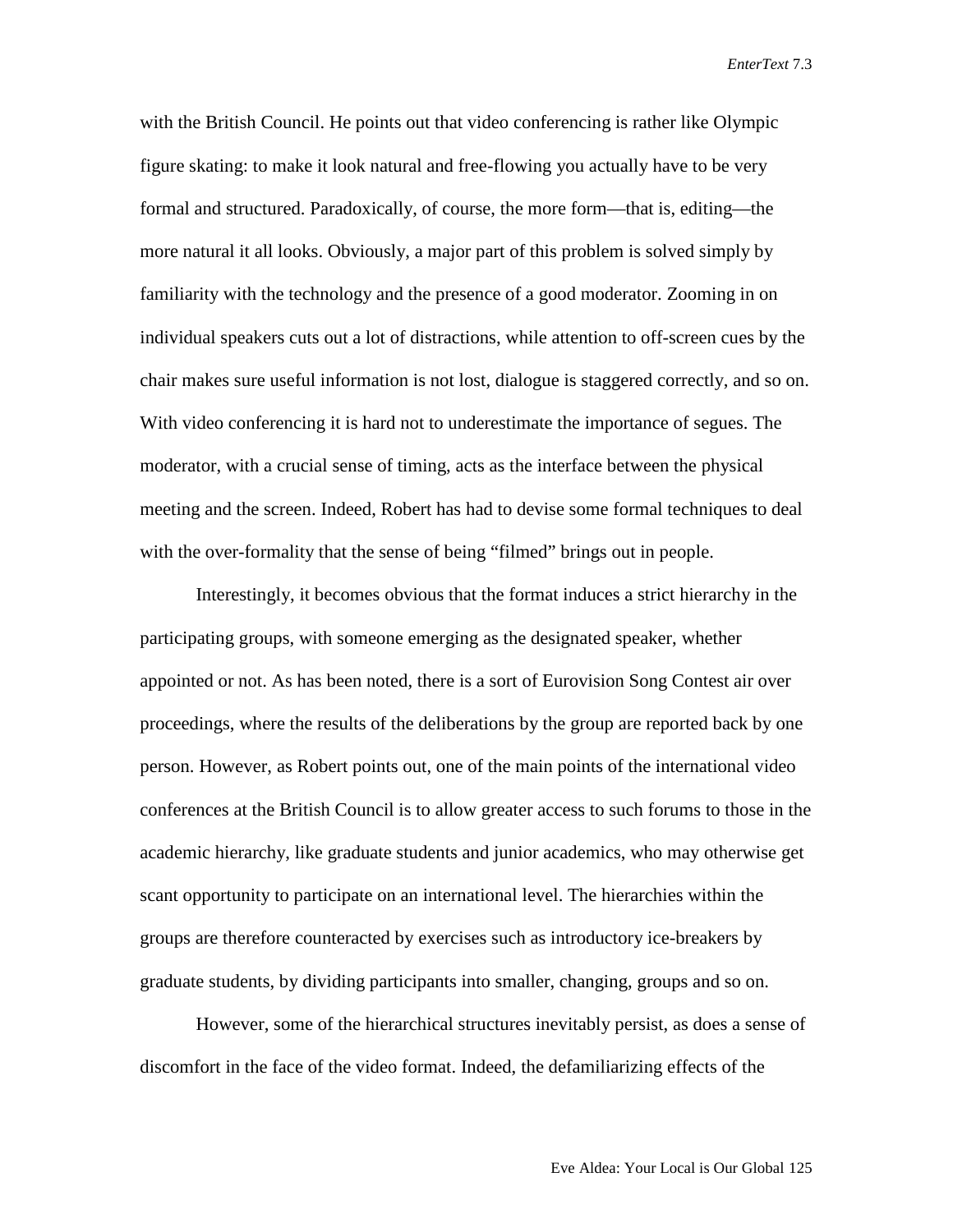technology do inevitably have an impact on the contents discussed. At the conference, while we are virtually brought together by the technology, we are also practically kept apart: we are literally placed in boxes. The participating locations are physically framed, so at the same time as we appear on one screen, in one room, we are divided. In the Contemporary British Fiction conference this reaffirms our sense of location, crucial to the topic discussed. Everyone participating is, of course, still in *their place*, and delegates are speaking from their own home territory, something which becomes obvious in the ways the topic is approached. The fact that we inhabit two spaces at the same time during the video conference makes strange tensions emerge. On the one hand, our group in London is both expecting and expected to share some kind of insider knowledge on British fiction. On the other hand there is, in London, a sense of reticence at what is clearly perceived as too close for comfort to a "London broadcasting to the Empire" situation, and at the other locations, a sense of wanting to assert their choice to study or not to study Contemporary British Fiction. Indeed, the discussion revolves very much around the dichotomy of global and local, which the video conference technology in itself seems to suggest.

The term "contemporary" indicates that we are speaking about literature firmly in the "post-" if not in the "post-post"-era: certainly post-war, post-colonial and postmodern, as well as perhaps post-cold war, post-9/11 and even post-national. So while there are obvious problems with the term contemporary—how long ago did today's contemporary begin: in the 80s, 90s or after the millennium? Should we have a rolling contemporary "calendar" of fifteen or twenty-five years?—one also has to consider that the variable chosen for the time frame in the CBF equation will affect the geographical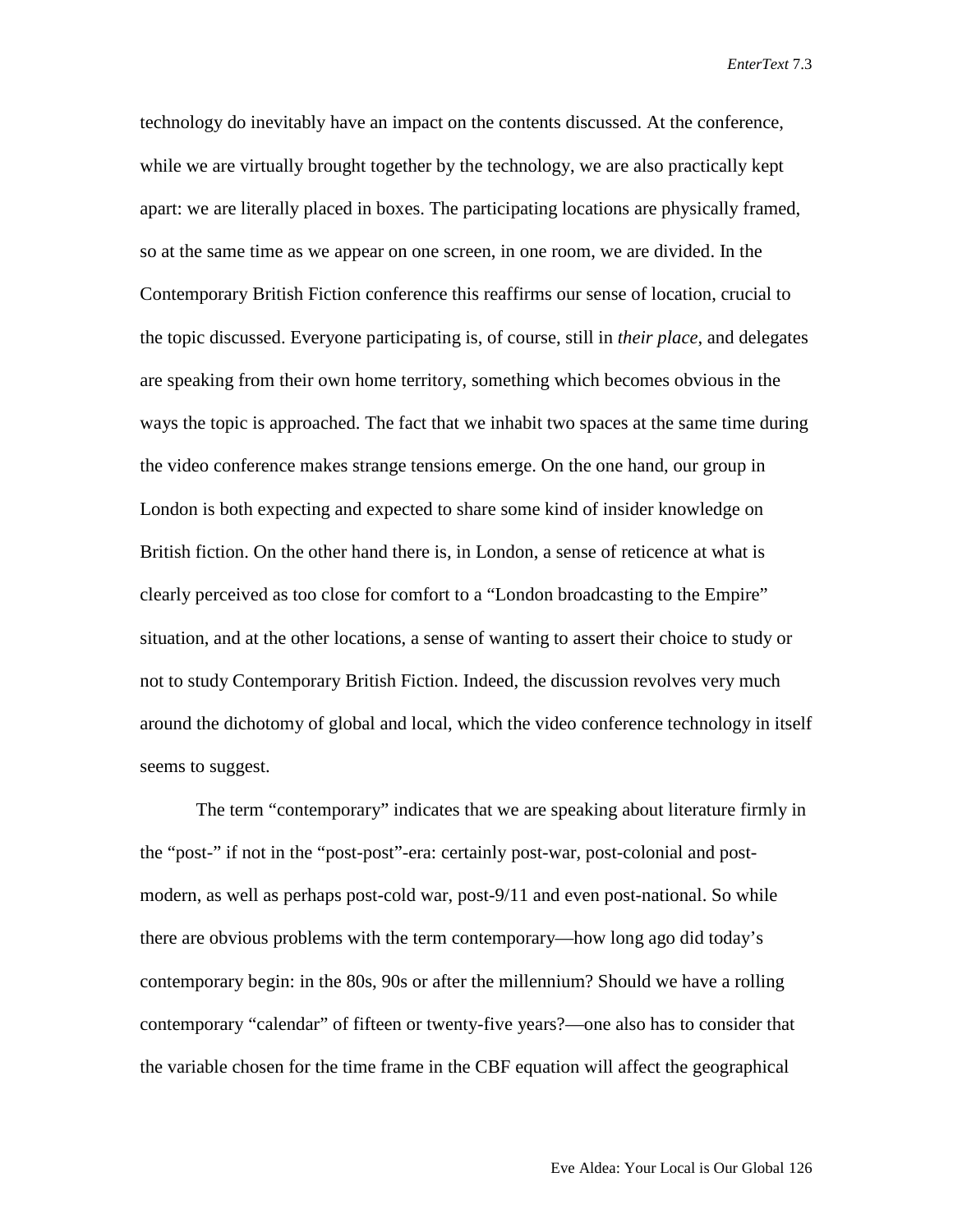variable. Indeed, the closer in time to the present, the more diverse the British variable of the label seems to become. That the word British in this context, as in many others, has become something immediately connected with diversity and hybridity is certainly something to celebrate, but not necessarily something that is unproblematic. At the conference the statement "Your global is our local" soon cropped up, and met with general accord. However, while the statement seems an obvious truism, things are a little more complicated when it comes to CBF. Indeed, the fact that in Britain we can, and enthusiastically do, say "Our local is global" is in part what makes the field of CBF so difficult to define.

The crux of the problem, of course, lies in the choice. Who and how to choose the works to be read and taught? Certainly we would all assert the right to choose, yet we cannot but be aware of the fact that choices are being made, in effect, by the publishing industry and academia. There seems to be much anxiety about the negative impact of both the popularisation of literature by publishing, and the elitism of academic choice. On the other hand, maybe we are forgetting that such narrowing down of choices may be useful, if the criteria are relevant, sound, and, most importantly, transparent. Perhaps we can find the authenticity we are inevitably seeking, despite our pledge of allegiance to diversity, somewhere in the intersection between pop and high-brow. In fact, the discord between the two poles of popular and elitist is beneficial. It is when the two begin to collude that we have to begin to worry. To what extent this is happening at the moment is up for debate, but there is a notable bias in the choices of CBF. As Philip Tew, Professor of English (Post-1900 Literature) at Brunel University, noted in his introductory speech for the conference, the Granta *Best of Young British Novelists* publication and the Booker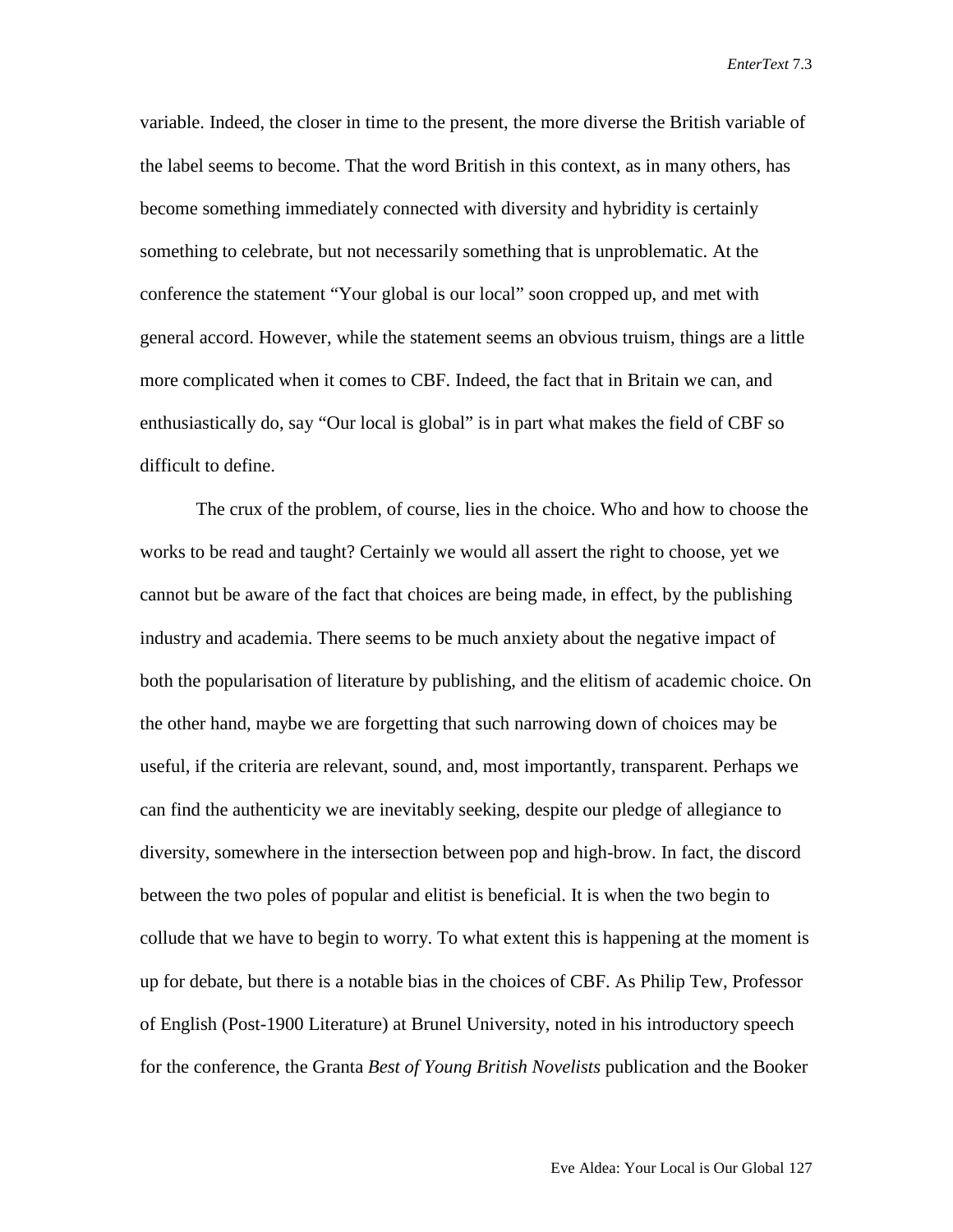Prize shortlist are enormously influential on the titles generally seen as CBF, both of which, perhaps in particular the latter, have included many commonwealth writers. Indeed, the fact that "British" fiction now includes works by authors that could as easily be described as Indian, Pakistani, African, Arab and so on, was exulted in by the conference participants in London. This, of course, is an indication of the current central position enjoyed by the postcolonial debate in British literary academia today. The aforementioned diversity and hybridity are seen as attributes of Contemporary British Fiction as a matter of course. However, some of the points brought to the discussion from the other participating locations are indicative of a new shift in "postcolonial" thought. I put the term in quotation marks here to indicate that this shift may well be occurring from without as well as from within the postcolonial context, and that the term itself may have to give.

Indeed, while the postcolonial approach to CBF was something which seemed to be reassuring to the participants in London, in the face of that seemingly ubiquitous postimperial discomfort, the other locations expressed concerns. In fact, the elision in academia between the terms Contemporary British Fiction and Postcolonial Fiction was seen as a limitation to the choice of works, as was the commodification of the postcolonial in popular publishing. The latter problem is nothing new, of course, and has been discussed in the postcolonial field repeatedly, but it seems that while in academia we convince ourselves that we are "studying" instead of "gawping at," the sense of being sold one's own wares is still justified to a certain extent—*both* in popular and academic terms. To take the most obvious examples, why should Ben Okri's *The Famished Road*  or Arundhati Roy's *The God of Small Things* be taught as part of the Contemporary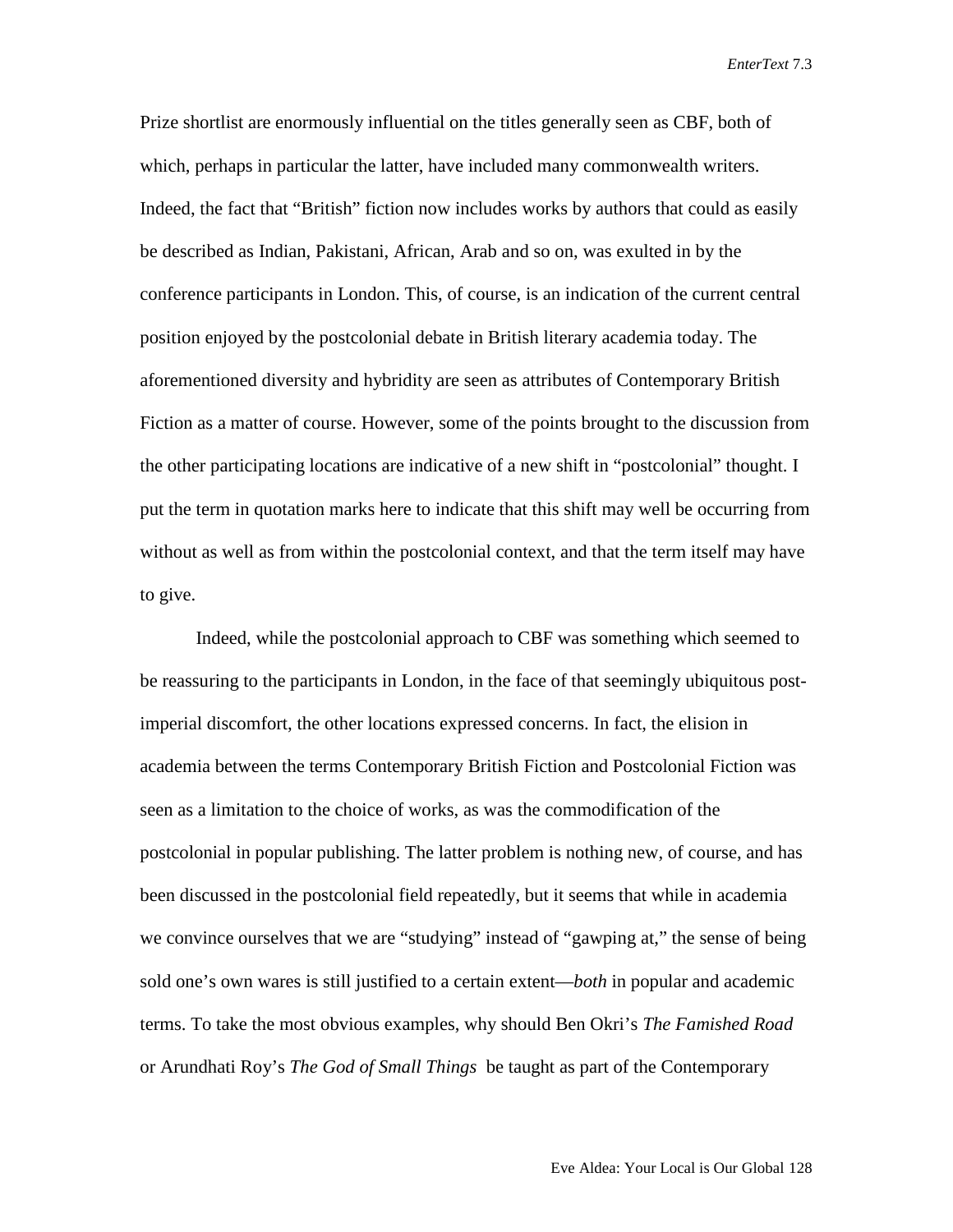British Fiction courses at universities in Nigeria and India? Why not as Contemporary Nigerian or Indian Literature? Could one not suggest, perhaps controversially, that the current idea of CBF is co-opting all these "postcolonial" literatures under the label of "British" and congratulating itself for it?

Delegates in Cairo indicated that postcolonial theory seemed more intimidating than helpful to students, and that, in fact, it was felt that the postcolonial stance was driving wedges between cultures with its insistence on diversity. Instead, a return to theorising the commonality of the human was called for, even while acknowledging the fact that this may be perceived as naïve in today's academic climate. Participants in Karachi pointed out that such issues as hybridity often seemed more the concern of academia than individual writers, and were not felt to be the most useful approach to works studied. Indeed, Karachi suggested that works that would fall under the CBF umbrella would be far more usefully taught as part of other courses determined by thematics rather than location, a sentiment echoed several times during the conference. This does seem the pragmatic path to take in an increasingly post-national world, allowing both for diversity and the wished-for human commonality. Certainly such an approach would provide a solution for a string of problems voiced during the discussion of what to include on a CBF syllabus. While some were practical concerns such as the physical availability of works and support material, the main concern was, understandably, suitability—in the sense of both cultural appropriateness and interest.

While the first sense was most discussed, the latter was perhaps more important than was directly spoken. The discussion which emerged on the question of teaching fiction with culturally controversial themes was perhaps indicative. While there was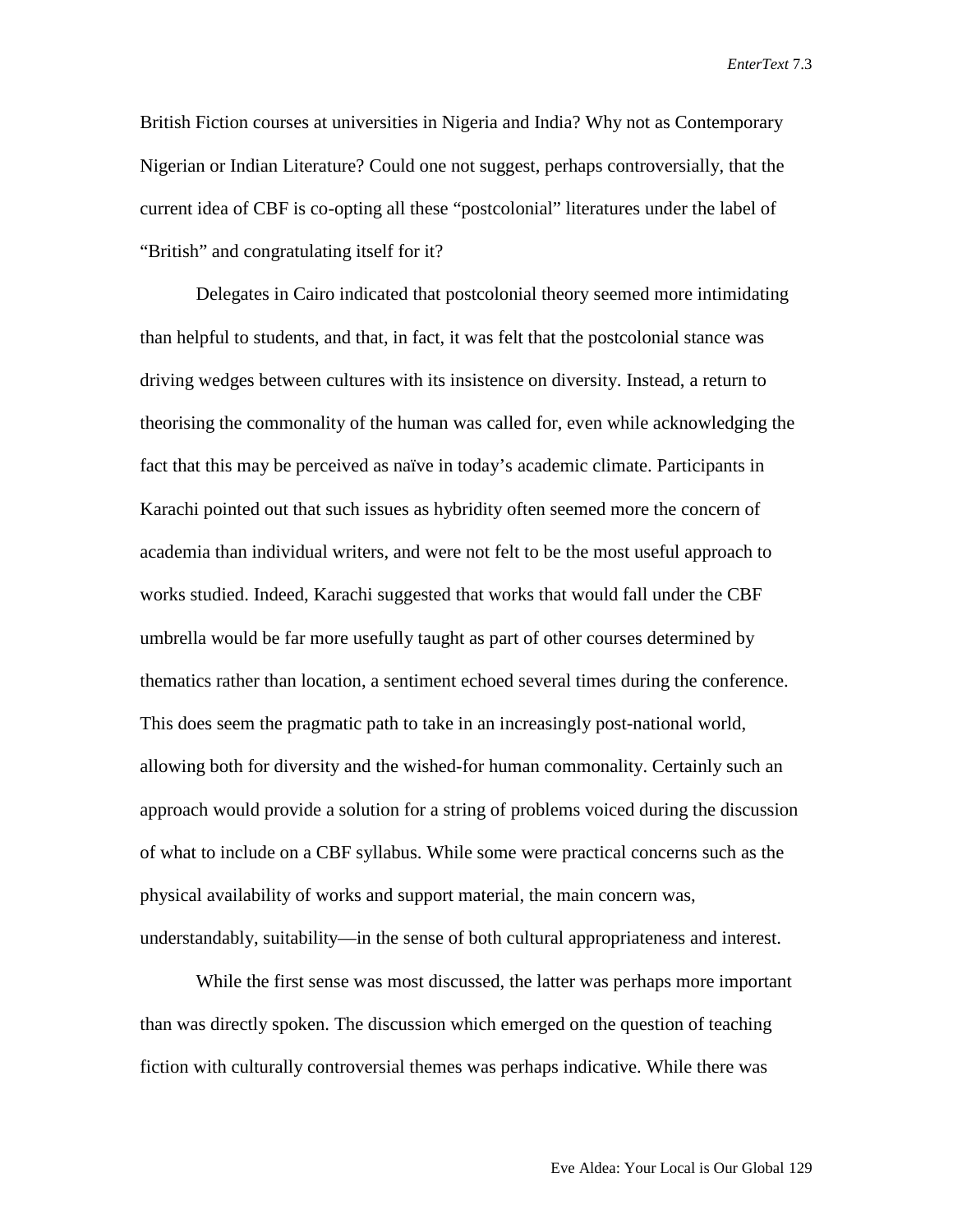certainly some difficulty or at least a "moving out of comfort zones" in teaching such topics, it was generally felt that this was a positive thing. The consensus was that it was indeed one of the fortes of literature study that it provided a space for discussing such issues. The classroom, the fictional mode, indeed literariness itself provides a very useful safe arena. Although this safety was perhaps increased with distance in time, so that classics with difficult themes were easier to teach than contemporary works, it was striking that there was a real eagerness to find new material to teach, and the main issue, it seemed, was not the potential controversy of contemporary works, but whether they would be relevant and interesting for students. That is, while diversity and the celebration of difference is all well and good, if we are to enjoy reading and studying literature, there must be something in the works we choose that speaks to us. That something need not be culturally convergent, but it has to be relevant and interesting. Thus the discussion returned to the merit of such a term as CBF.

On the one hand there seemed to be a general inclination to reject the idea of CBF. Delegates in Cairo, Tunis and Karachi seemed to question the usefulness of such a "narrow" course in their context, while London, perhaps, saw the culmination of the diversity of Britishness in the very dissolution of CBF. On the other, however, as mentioned before, there was a very contradictory dynamic also in play around the virtual table. It became apparent that, in fact, despite any suspicions toward the CBF label, the English Department in Tunis was flourishing. Indeed, Contemporary British Fiction had a firm place in their English degree course, which aimed to teach English language, literature and culture. What they were looking for were texts that would be relevant to the study of English in particular. Here, it seems, resided the elephant in the ether. Had the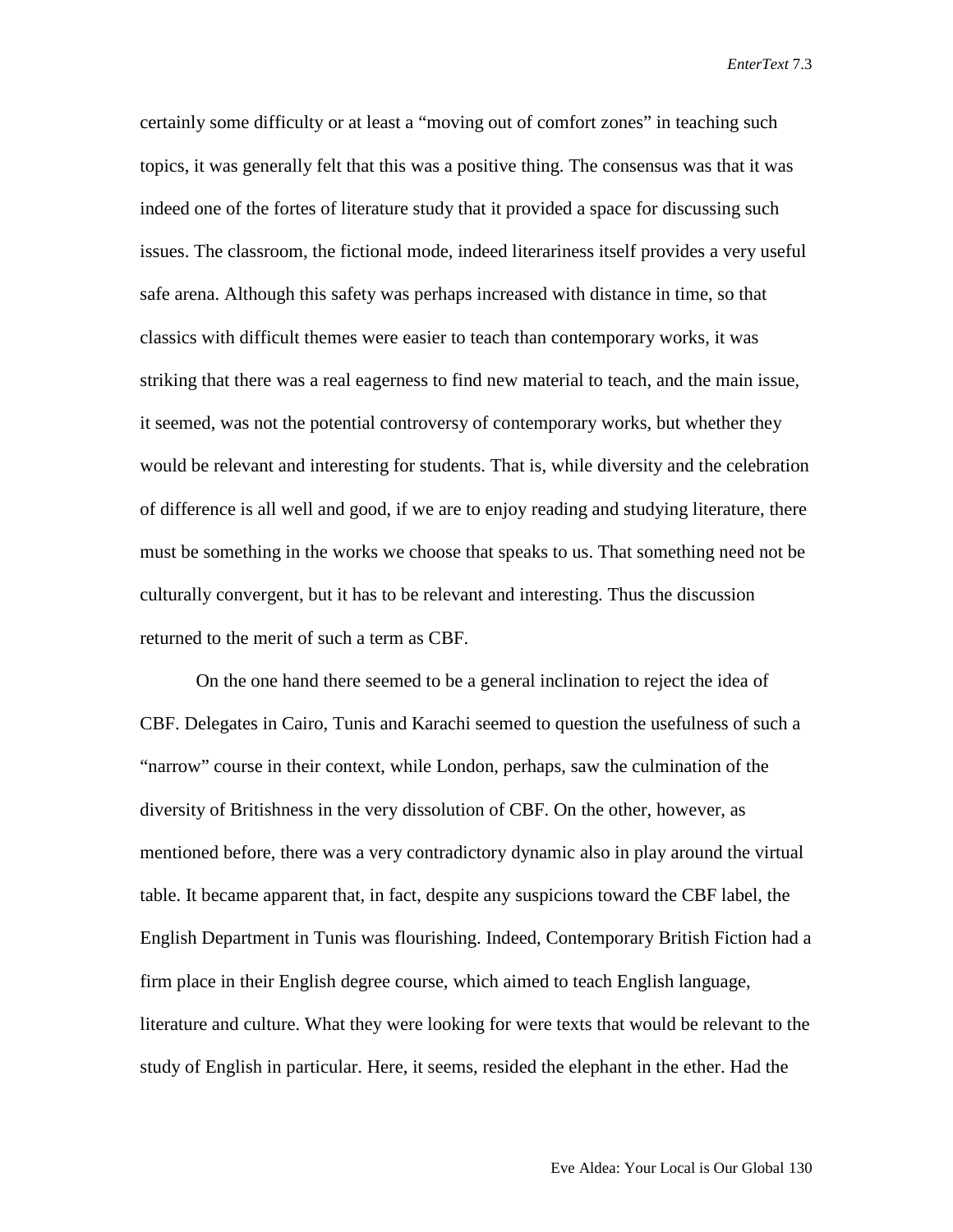question been forthrightly asked as "So, we have chosen to study CBF—what texts should we read, do you think?" it seems to me London would have struggled to answer. Not because of the lack of knowledge or the lack of suitable material, but because that prevalent way of thinking, perhaps heightened by the very format of the conference, would make answering such a question uncomfortable. In the global forum of the international video conference it seemed that the *local* at hand, namely the British, was the most difficult to talk about. In fact, hardly any practical discussion took place about what CBF, should one wish to teach it, would actually consist of. There was a definite "Empire" shape to the (pink?) elephant, and its relative proximity was noticeably crucial.

Tunis with its different colonial background, seemed to have the fewest qualms about CBF (it would be interesting to find out what their discussions regarding Contemporary French Literature revolve around). Participants in Karachi, on the other hand, seemed to object the most to the label, although, as may have become obvious, much of the problem lay precisely in the postcolonial tendencies of CBF. Yet it was London, the metropolis itself, that insisted on the non-locality of CBF. And perhaps herein lies the problem. Britain still cannot see itself as just another country, just another culture to be studied—no, British fiction encompasses the world. Indeed, there was some bemusement if not consternation at finding oneself—in Karachi, Cairo and Tunis—the presumed *subject* of CBF, perhaps especially poignantly after 9/11. However, what needs to be teased out of this argument, again, is that what causes the problem here is not CBF as such, but the current definition of the B variable, the very diversity of which actually appears intimidating and divisive.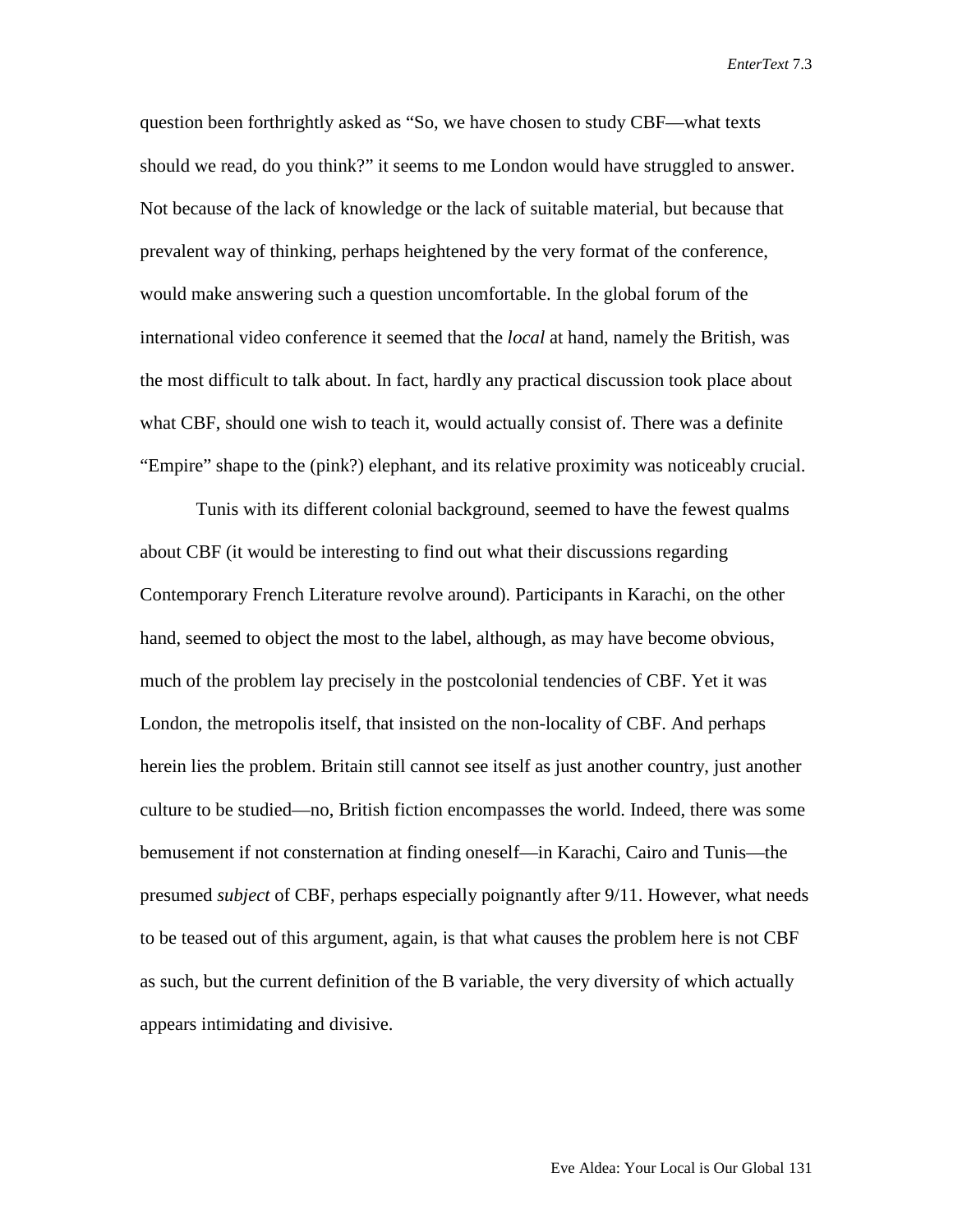There was indeed much more of a sense of a search for the new classics in the other locations than in London. As mentioned, there was a distinct lack of actual proposals for new texts to be studied. It seems that in the wish to encompass the world with our literature and to embrace maximum diversity, the idea of the great work of literature has somehow been lost. In a climate where the non-definition, non-specificity of culture is prized, how can we allow ourselves to find the defining novel? Of course we do, however much we may protest, and end up with Sir Rushdie and all the cultural discomfort that brings.

We should, however, perhaps learn to embrace the very idea of CBF in all its awkwardness. Indeed, I would like to suggest that searching for the next British classic is no shameful thing to do. We all seemed to agree at the conference that a good work of literature is one which makes us reconsider our attitudes and positions, that this was the heart of teaching literature. As initially noted, the label of CBF cannot ever be finally defined, it always has to be reconsidered. Perhaps it is time to put the elephant to bed, to take a step back from the global and return to the local. While the local can still be celebrated as diverse and hybrid, maybe we should acknowledge its particularity. Indeed only when we do so can we return to seeing that common humanity: London is as *local* as Cairo, Tunis and Karachi. We need to step back and allow British to be considered as local and particular, not all-encompassing, for it to be usefully studied.

What I am suggesting is thus not so much a revision of the actual works that appear as CBF, but a revision of our attitude to them. It was notable that at the conference the authors of "diversity" (Rushdie, Roy, Ali, etc.) were mentioned precisely because of their diversity, and other authors (McEwan, Coe, Barker, and so on) barely got a mention,